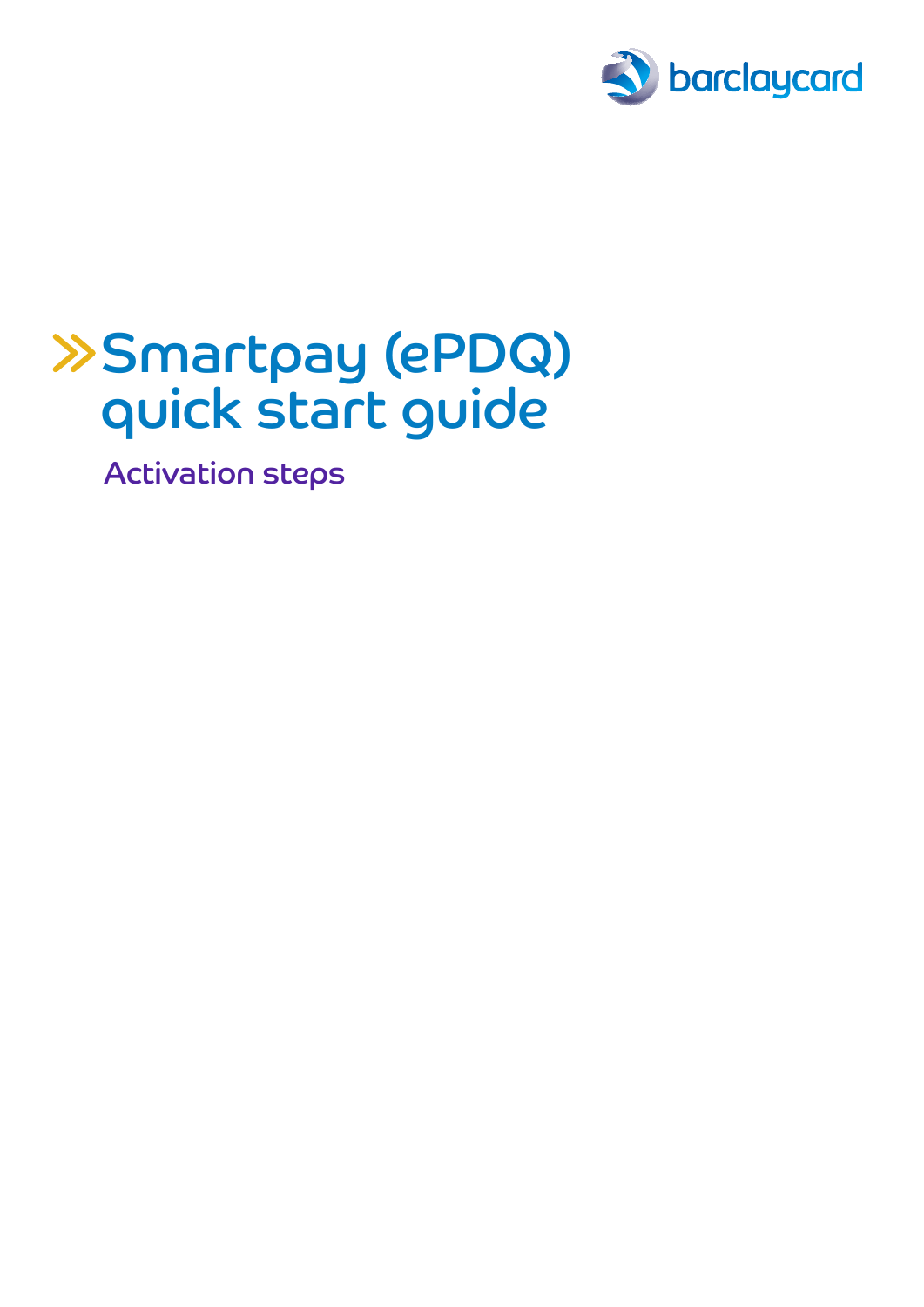#### Activation steps

Setting up your ePDQ account for the first time can be daunting, especially if you've never used or configured a payment gateway before. The following information is intended to make this journey as easy as possible for you, to help familiarise you with the key areas of the ePDQ Back Office, and covers the main areas of configuration that are essential for you to get the maximum from your ePDQ account.

There are a number of settings and configuration items in your ePDQ Account that must be configured in order for ePDQ to operate correctly. There are additional, optional settings that will improve how you and your customers interact and benefit from ePDQ. We would recommend you review all of these to ensure ePDQ works how you need it to, and apply them to your test and live ePDQ accounts depending on your implementation strategy.

In addition to the steps detailed below, you can find detailed instructions for all aspects of ePDQ on our Support Site:<https://support.epdq.co.uk/en/>

#### Global transaction parameters

ePDQ can process transactions in two waus – either as a 'Sale' transaction, whereby any approved transaction is automatically flagged to be settled the same day, or as an 'Authorisation' transaction, whereby any approved transaction has a delayed settlement applied to it.

Capturing a transaction processed as an 'Authorisation' can either be performed manually by you on a transaction by transaction basis, or you can configure ePDQ to automatically settle approved transactions immediately or after a specified time limit.

This page includes other settings, such as how many times you want ePDQ to allow a customer to retry a payment if their first attempt is declined, and whether your transactions should be flagged as Telephone Order or Ecommerce by default, etc.

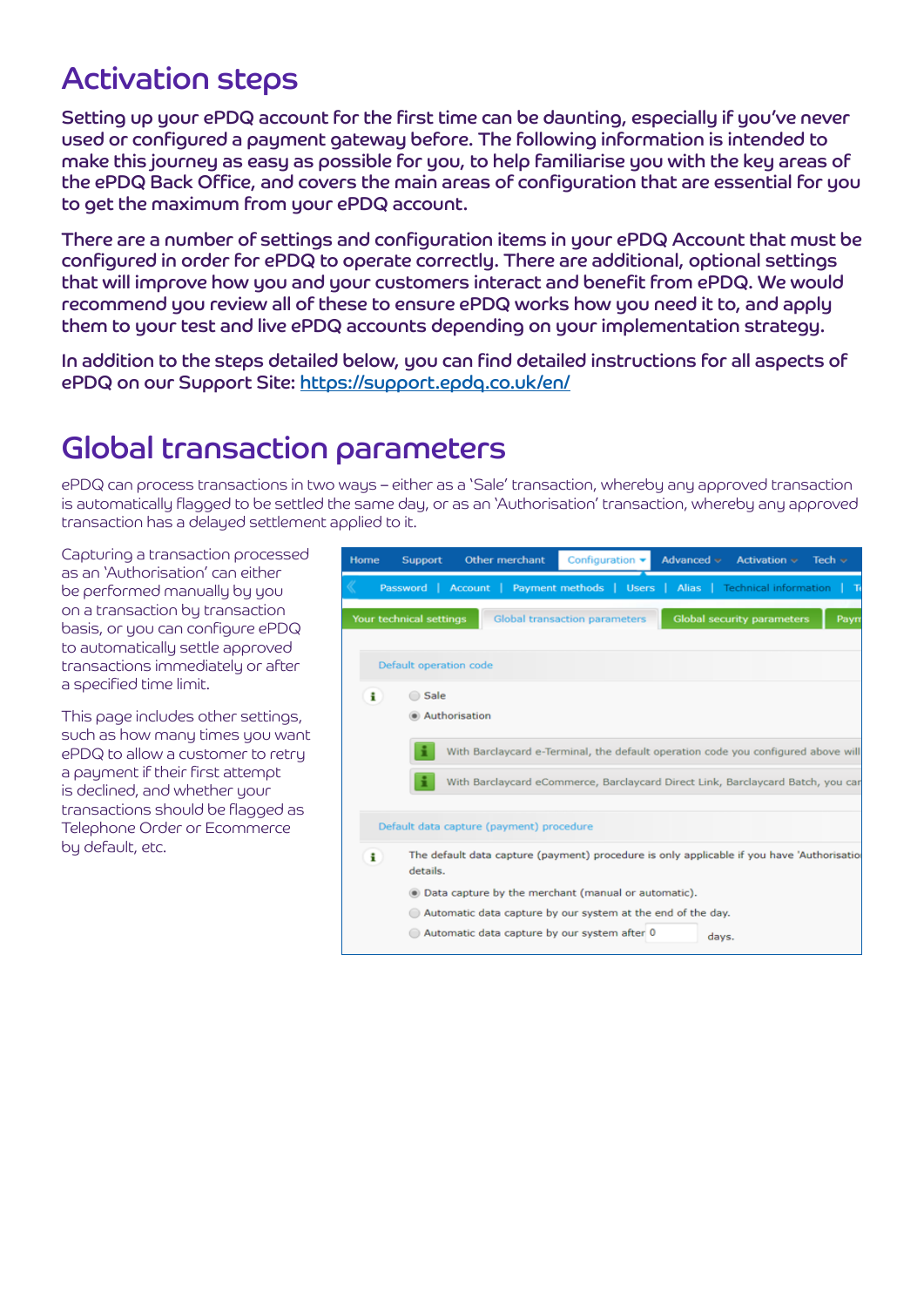# Data and origin verification

Don't worry about the technical sounding title. The **SHA-IN Passphrase** field needs to be configured whether you are intending to use ePDQ exclusively for Mail or Telephone orders (MOTO), or you are planning to integrate ePDQ into your website to process online sales.

However you choose to use ePDQ, you will need to enter a value into this field.

If you are planning to integrate ePDQ, further information around this field can be found in the Integration Quick Start Guide and on the ePDQ Support Site.

Further info – [https://support.epdq.co.uk/en/get-started/payment-platform-user-guides/quick-start-to](https://support.epdq.co.uk/en/get-started/payment-platform-user-guides/quick-start-to-configure-your-epdq-test-account/guide)[configure-your-epdq-test-account/guide](https://support.epdq.co.uk/en/get-started/payment-platform-user-guides/quick-start-to-configure-your-epdq-test-account/guide)

| Home                                                                                                 | Support                 | Other merchant                                                                                  | Configuration $\blacktriangledown$ | Advanced $\sim$<br>Activation $\sim$ | Tech $\sim$ Operations $\sim$ |                              |  |
|------------------------------------------------------------------------------------------------------|-------------------------|-------------------------------------------------------------------------------------------------|------------------------------------|--------------------------------------|-------------------------------|------------------------------|--|
| Password   Account   Payment methods   Users   Alias   Technical information   Template   Error logs |                         |                                                                                                 |                                    |                                      |                               |                              |  |
|                                                                                                      | Your technical settings |                                                                                                 | Global transaction paramet         | <b>Global security parameters</b>    | Payment Page                  | Data and origin verification |  |
|                                                                                                      |                         |                                                                                                 |                                    |                                      |                               |                              |  |
| <b>Checks for e-Commerce &amp; Alias Gateway</b>                                                     |                         |                                                                                                 |                                    |                                      |                               |                              |  |
| i.                                                                                                   |                         | URL of the merchant page containing the payment form that will call the page: orderstandard.asp |                                    |                                      |                               |                              |  |
|                                                                                                      |                         |                                                                                                 |                                    |                                      |                               |                              |  |
|                                                                                                      |                         | You may enter several URLs, separated by ";".                                                   |                                    |                                      |                               |                              |  |
| i                                                                                                    |                         | SHA-IN pass phrase                                                                              |                                    |                                      |                               |                              |  |
|                                                                                                      |                         |                                                                                                 |                                    |                                      |                               |                              |  |

#### Providing users access

You will have already been given access to ePDQ as the 'Main Administrator' as part of our set-up process. This means you have full control over your ePDQ account, including the ability to process sales and refunds and to add other users.

We would encourage you to ensure that you provide access to any other colleagues in your business that might need to login to ePDQ, such as your accountant for reporting, or your web developer for configuration purposes, and that you manage and maintain this access with the same kind of security considerations you might apply to your online banking, or any other secure system

Please remember to login regularly! ePDQ has a dormancy policy that will deactivate any user if they do not log in regularly, plus we would recommend everyone logs into ePDQ at least once a week as we often post important updates and other messages on the ePDQ Back Office homepage.

Further info – <https://support.epdq.co.uk/en/get-started/payment-platform-user-guides/user-manager/index>

# Other settings

We've only touched on the basics so far, but the preceding sections cover the important areas of configuration to help get you started. It is worth mentioning a few other areas that we would recommend you consider looking at, to help you get the most from your account:

- Fraud detection ePDQ provides a few basic fraud rules to allow you to better manage transactions.
- Transaction emails you can configure ePDQ to send you a notification via email for every transaction processed
- Push reports ePDQ can be configured to send you daily reports automatically, to help you reconcile payments into your bank account

Further information on these and all other aspects of ePDQ can be found on the Support Site – just search using the relevant term (e.g. 'Fraud detection') to locate the relevant guidance.